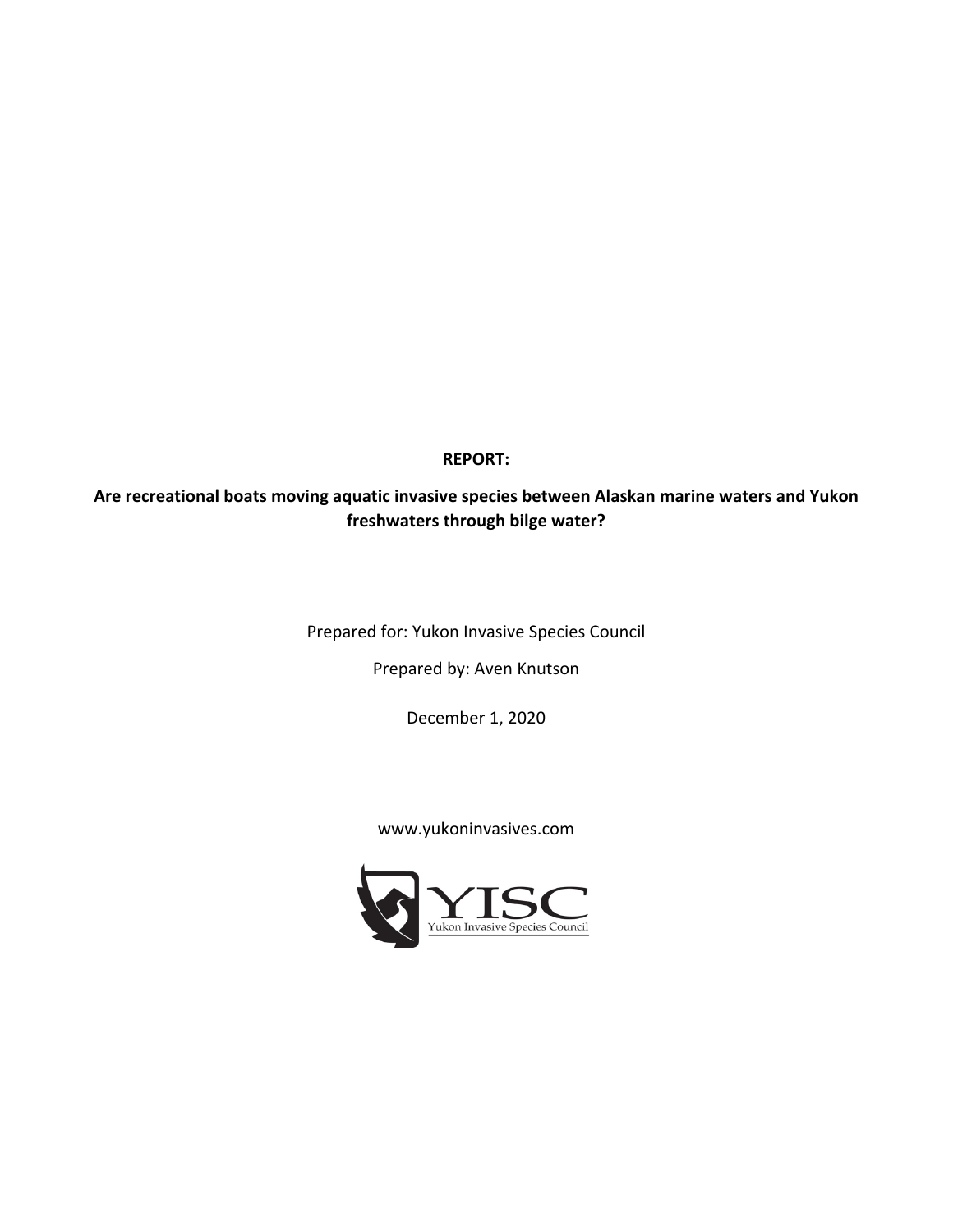#### **Marine aquatic invaders in the Yukon: What is the problem?**

In the Yukon, we have so far been very fortunate to have few aquatic invasive species (AIS) invasions.<sup>1</sup> However, residents and tourists frequently transport watercraft between Yukon freshwater systems and the marine waters of Haines and Skagway in Alaska. There is concern that residual water in the bilge and live wells of boats may transport invasive species from these marine areas into freshwater bodies in the Yukon. This report is an investigation into the risks that this pathway of AIS spread poses to Yukon waterways.

## **How do aquatic invasive species move to new habitats?**

AIS are becoming an increasing problem around the world. Historically, the spread of aquatic species to new environments has been limited by natural barriers, such as drainage divides, mountains, and oceans.2 Because of the current scale of human transport systems, there is unprecedented and rapid connectivity between previously well-separated and distinct bodies of water. AIS can be spread deliberately, through the stocking of lakes or through aquaculture practices.<sup>3</sup> However, most human pathways of AIS spread do not occur with the intention of establishing a new population of an invasive species. AIS can be present in the bilge and ballast water of ships and recreational watercraft and be released after travel to new locations; they be spread when aquaria pets are released in novel locations; they can be moved in garden or aquaculture waste; they can be transported as bait; and they can be introduced to new areas when attached to equipment such as boats and fishing gear.<sup>4, 5</sup> Important groups of aquatic invaders include molluscs, fishes, decapods, aquatic plants, and diseases, as well as barnacles, tunicates, and bryozoans. 6

Much of the research around spreading AIS in North America has come from the Great Lakes region. Transfer of ballast water between foreign ports and the Great Lakes has led to the release and establishment of AIS, and even domestic shipping operations have spread these invaders between bodies of freshwater within North America.<sup>7</sup> These pathways of spread have been successful in part because of the broad range of environment tolerances of the species that have moved and then been able to establish, and in part because high propagule pressure contributes to successful establishment of sustained populations.<sup>8, 9</sup> High propagule pressure refers to the idea that a higher quantity and frequency of released AIS individuals in life stages that are able to establish a population means that there is a higher chance of that species surviving and establishing a population in a new environment.<sup>10</sup>

## **Risks of bilge water transport**

A case study by Montz and Hirsch looked at the number of free-swimming zebra mussel larvae in the residual water of boats that had been in lakes with established populations of zebra mussel.<sup>11</sup> They found few surviving larvae in live wells and bilges, which they attributed to several factors. First, higher densities of mussel larvae were found to reside further below the surface, meaning that boats travelling on the lake would be more likely to collect surface-level water and not water that contained high numbers of larvae. Second, small water volumes, such as those in the bilge, often have low concentrations of oxygen and high levels of fuel or oil contamination, both of which might reduce larvae survival.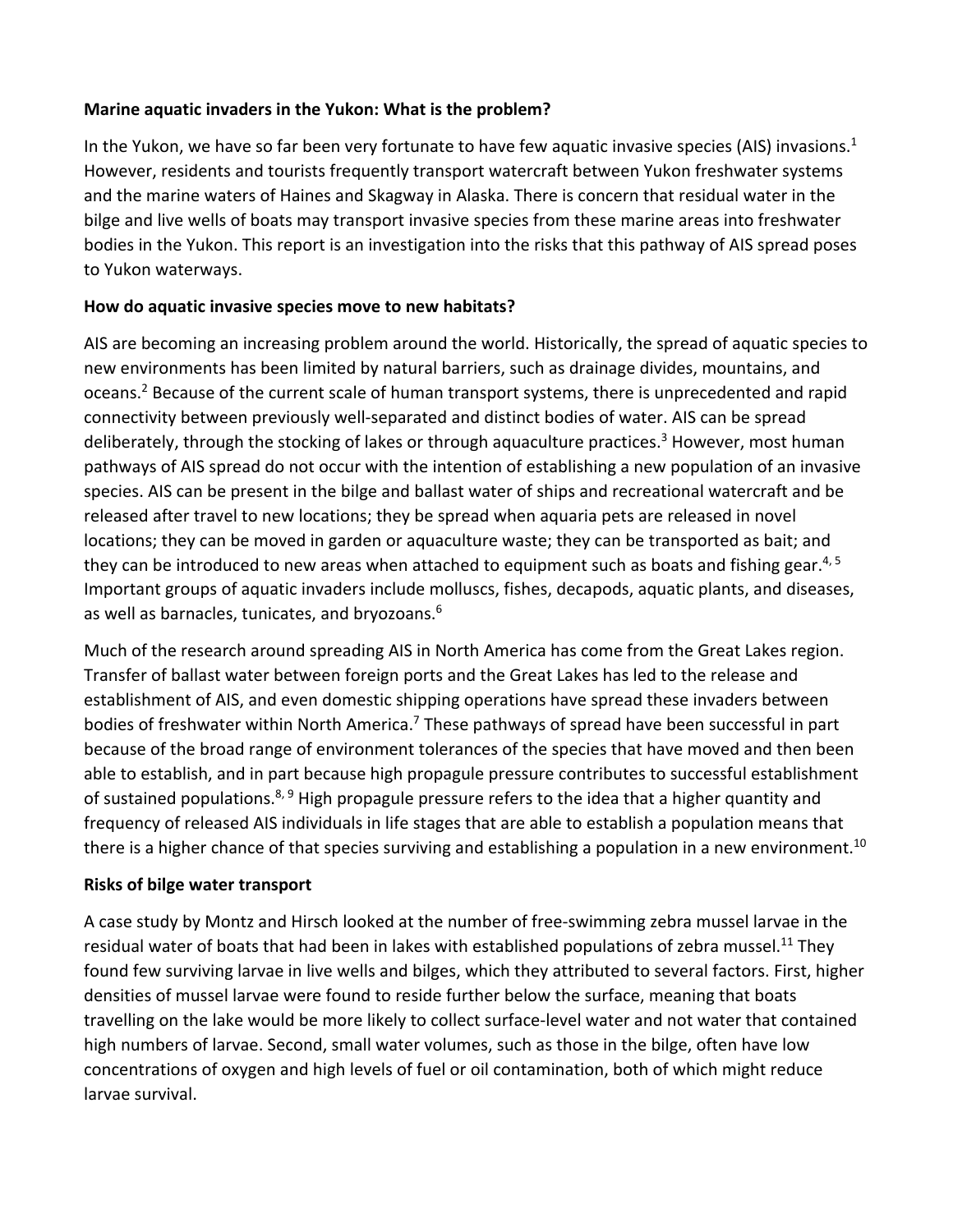In contrast to these findings, a study by Fletcher et al. found that bilge water transport may pose a risk of spreading larvae and fragments from AIS.<sup>12</sup> They found that larvae from multiple non-indigenous species were able to pass through bilge systems undamaged, though increased time spent in the bilge decreased likelihood of survival and subsequent success after discharge. Johnson et al. found aquatic species larvae in all residual water carried by boats but found significantly fewer larvae in bilge systems than in live wells, which showed the highest abundances of larvae.<sup>13</sup> These results indicate that AIS may be spread through bilge water, but there is a higher likelihood that they will be transported to and establish populations in new areas when large volumes of water are frequently moved from areas with well-established populations of AIS.<sup>14</sup> On the Pacific coast, larval and juvenile forms of AIS, such as the invasive European Green Crab, could possibly be transported in bilge water. However, the European Green Crab has not yet been detected in Alaskan waters and has not been shown to survive and establish in freshwater environments. 15

#### **Salinity: A barrier to aquatic invasive species spread and establishment**

Organisms generally have relatively narrow ranges of salinity tolerance, though some introduced species have broader ranges of tolerance to salinity. Species with wide tolerance are better suited to establish in a new environment if the salinity conditions are within their tolerance range.<sup>16, 17, 18</sup> However, many species that have been able to establish themselves in areas such as the Great Lakes have been those that tolerate a wide range of salinities, as they are able to survive marine transport conditions and are often able to survive when discharged in brackish environments.<sup>19, 20, 21</sup> For example, many Great Lakes invasive species originated in the Ponto-Caspian Region, which encompasses the Black Sea, Sea of Azov and Caspian Sea.<sup>22, 23, 24</sup> This may be because these species descended from freshwater species in the region, and their life histories enable them to make the transfer to freshwater environments when spread to environmentally variable habitats present in shipping ports.<sup>25, 26</sup>

In general however, we expect the risk of marine species moving into freshwater systems to be quite low, due to environmental mismatch and the osmotic shock that means that marine species are unlikely to survive in freshwater or vice versa.<sup>27</sup> Because of the salinity barrier, most AIS management is focused on the risk of transfer between bodies of freshwater, though there are several cases where AIS are being watched in marine and freshwater environments. For example, the Alaska Department of Fish and Game is learning about invasive northern pike moving from freshwater systems, through marine waters to access new and previously uninhabited freshwater habitats. <sup>28</sup> Other species of concern along the Pacific coast are Chinese mitten crabs, European Green Crabs, and the New Zealand Mudsnail, which all have life stages that could be spread in residual water on board recreational boats. <sup>29</sup> The brackish and freshwater inhabiting Chinese Mitten Crab has been introduced to California and could possibly spread up the BC coast,<sup>30</sup> but it has not yet been found in Alaska.<sup>31, 32</sup> European Green Crabs are invasive along the Pacific coast but not known to survive freshwater.<sup>33, 34</sup> The New Zealand Mudsnail is somewhat tolerant of salinity, and could possibly survive in ground water springs in harbours and some estuarine habitats,<sup>35, 36</sup> though it has also not yet been detected in Alaskan waters.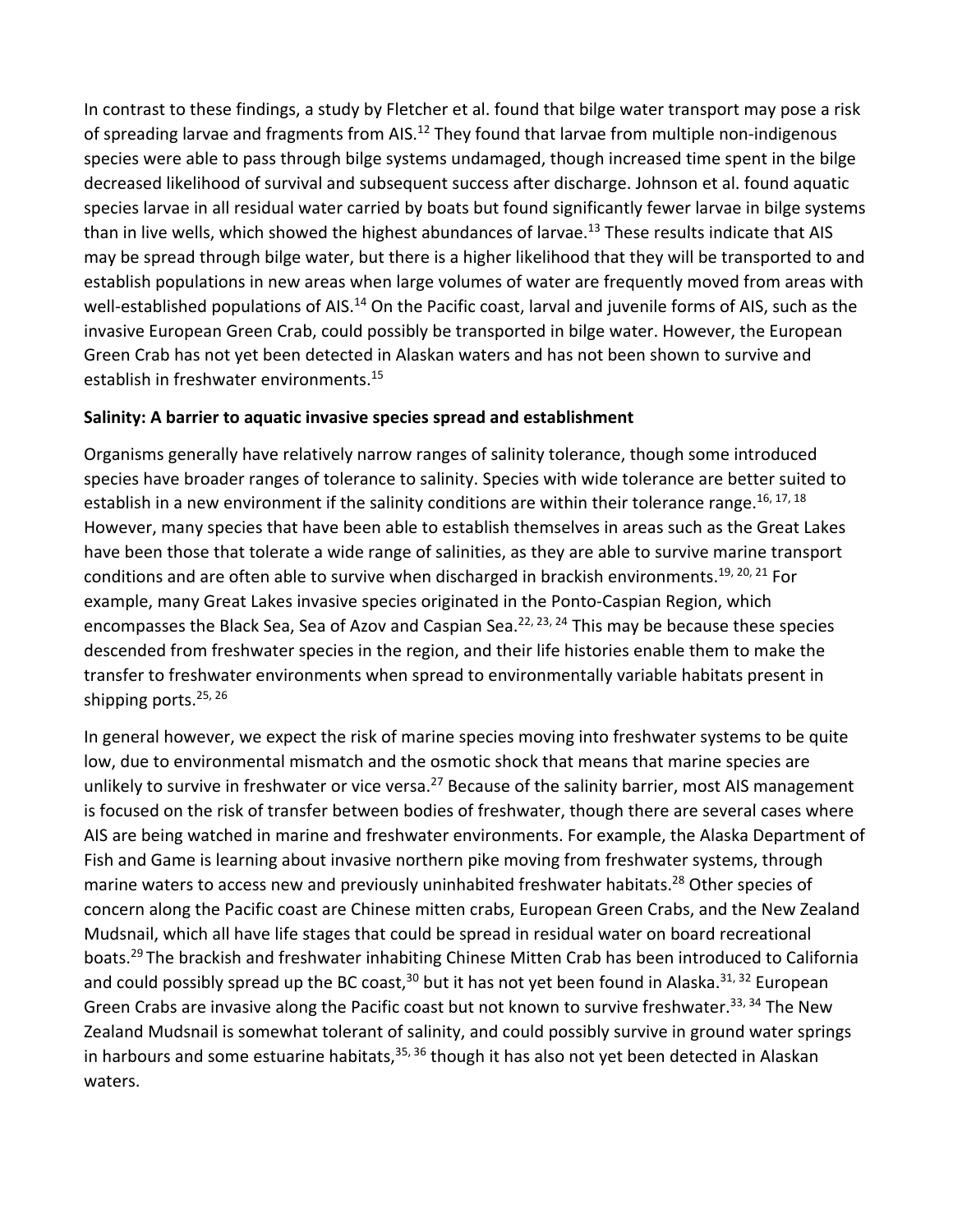# **Conclusions: What are the risks of transferring aquatic invasive species between Alaska and Yukon, and how do we minimize them?**

Marine AIS face a significant salinity barrier to establishment in freshwater systems. Foreign freshwater AIS that arrive in Alaska via shipping and ballast water are unlikely to survive very long in a marine environment (though there is a risk that they could survive in a brackish estuarine environment), and thus it is unlikely that they would be picked up in the small amount of residual water on board recreational boats that are then transported between the Pacific coast of Alaska and inland Yukon waters. It is also unlikely that AIS adapted to saline marine environments would be able to survive and establish themselves in freshwater systems. However, the risk of marine invaders establishing in Yukon waterways should not be dismissed, as this has occurred in areas such as the Great Lakes.<sup>37</sup> Presently, few marine invaders are established along the coast of Alaska, even though it has high shipping traffic and release of ballast water<sup>38</sup> which can contain AIS that exhibit tolerances to a broad range of salinities. Additionally, transport of recreational boats on the coastal ferry system may provide a pathway of spread for freshwater AIS to Alaska and overland to Yukon waters. Because more AIS may yet be introduced to Alaskan freshwater and marine systems, the best practice to minimize possible AIS transport to and establishment in Yukon waters is to continue to always Clean, Drain, and Dry all boats, aquatic equipment, trailers, and gear between uses. Before transporting watercraft or equipment, available marine wash stations should be used to clean boats and equipment and drain plugs should be pulled to allow complete drainage of tanks holding water.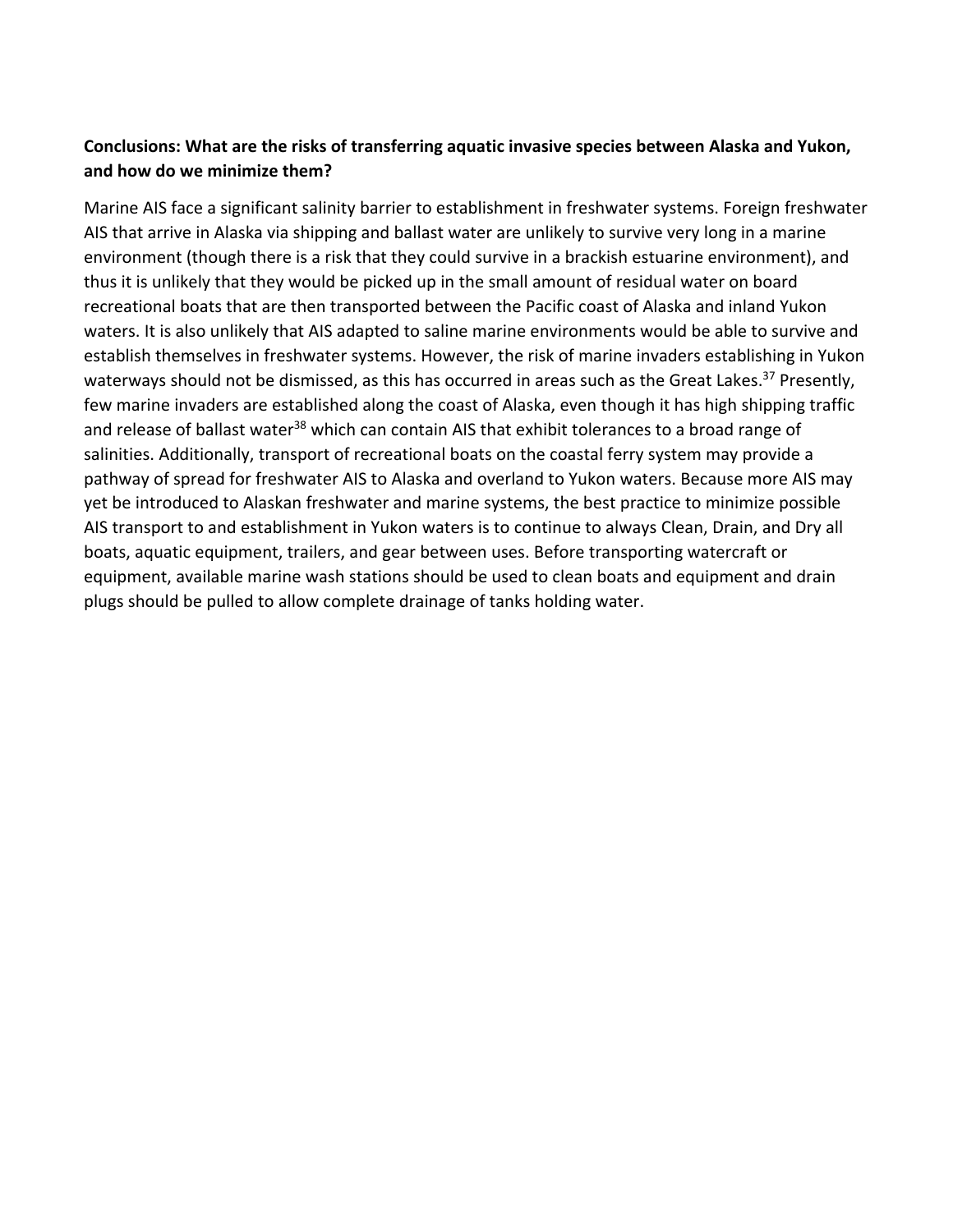# **References**

- 1. Leung, M., & von Finster, A. (2016). *Development of a framework for management of aquatic invasive species of concern for Yukon: literature review, risk assessment and recommendations* (Prepared for Environment Yukon, p. 96) [MRC-14-01]. Yukon Fish and Wildlife Report.
- 2. Rahel, F. J. (2007). Biogeographic barriers, connectivity and homogenization of freshwater faunas: It's a small world after all. *Freshwater Biology*, *52*(4), 696–710. https://doi.org/10.1111/j.1365- 2427.2006.01708.x
- 3. Strayer, D. L. (2010). Alien species in fresh waters: Ecological effects, interactions with other stressors, and prospects for the future. *Freshwater Biology*, *55*(s1), 152–174. https://doi.org/10.1111/j.1365- 2427.2009.02380.x
- 4. Rahel (2007)
- 5. Anderson, L. G., White, P. C. L., Stebbing, P. D., Stentiford, G. D., & Dunn, A. M. (2014). Biosecurity and Vector Behaviour: Evaluating the Potential Threat Posed by Anglers and Canoeists as Pathways for the Spread of Invasive Non-Native Species and Pathogens. *PLoS ONE*, *9*(4), 1–10. https://doi.org/10.1371/journal.pone.0092788
- 6. Strayer (2010)
- 7. Rup, M. P., Bailey, S. A., Wiley, C. J., Minton, M. S., Miller, A. W., Ruiz, G. M., & MacIsaac, H. J. (2010). Domestic ballast operations on the Great Lakes: Potential importance of Lakers as a vector for introduction and spread of nonindigenous species. *Canadian Journal of Fisheries & Aquatic Sciences*, *67*(2), 256–268. https://doi.org/10.1139/F09-180
- 8. Ricciardi, A. (2006). Patterns of invasion in the Laurentian Great Lakes in relation to changes in vector activity. *Diversity and Distributions*, *12*(4), 425–433. https://doi.org/10.1111/j.1366-9516.2006.00262.x
- 9. Miller, A. W., Ruiz, G. M., Minton, M. S., & Ambrose, R. F. (2007). Differentiating successful and failed molluscan invaders in estuarine ecosystems. *Marine Ecology Progress Series*, *332*, 41–51. JSTOR.
- 10. Ricciardi (2006).
- 11. Montz, G., & Hirsch, J. (2016). Veliger presence in residual water assessing this pathway risk for Minnesota watercraft. *Management of Biological Invasions*, *7*(3), 235–240. https://doi.org/10.3391/mbi.2016.7.3.03
- 12. Fletcher, L. M., Zaiko, A., Atalah, J., Richter, I., Dufour, C. M., Pochon, X., Wood, S. A., & Hopkins, G. A. (2017). Bilge water as a vector for the spread of marine pests: A morphological, metabarcoding and experimental assessment. *Biological Invasions*, *19*(10), 2851–2867. https://doi.org/10.1007/s10530-017- 1489-y
- 13. Johnson, L. E., Ricciardi, A., & Carlton, J. T. (2001). Overland Dispersal of Aquatic Invasive Species: A Risk Assessment of Transient Recreational Boating. *Ecological Applications*, *11*(6), 1789–1799. JSTOR. https://doi.org/10.2307/3061096
- 14. Lee, C. E., Remfert, J. L., & Gelembiuk, G. W. (2003). Evolution of Physiological Tolerance and Performance during Freshwater Invasions. *Integrative and Comparative Biology*, *43*(3), 439–449. JSTOR.
- 15. Therriault, T. (personal communication, November 10, 2020). Research Scientist, Department of Fisheries and Oceans, Government of Canada.
- 16. Ellis, S., & Macisaac, H. J. (2009). Salinity tolerance of Great Lakes invaders. *Freshwater Biology*, *54*(1), 77–89. https://doi.org/10.1111/j.1365-2427.2008.02098.x